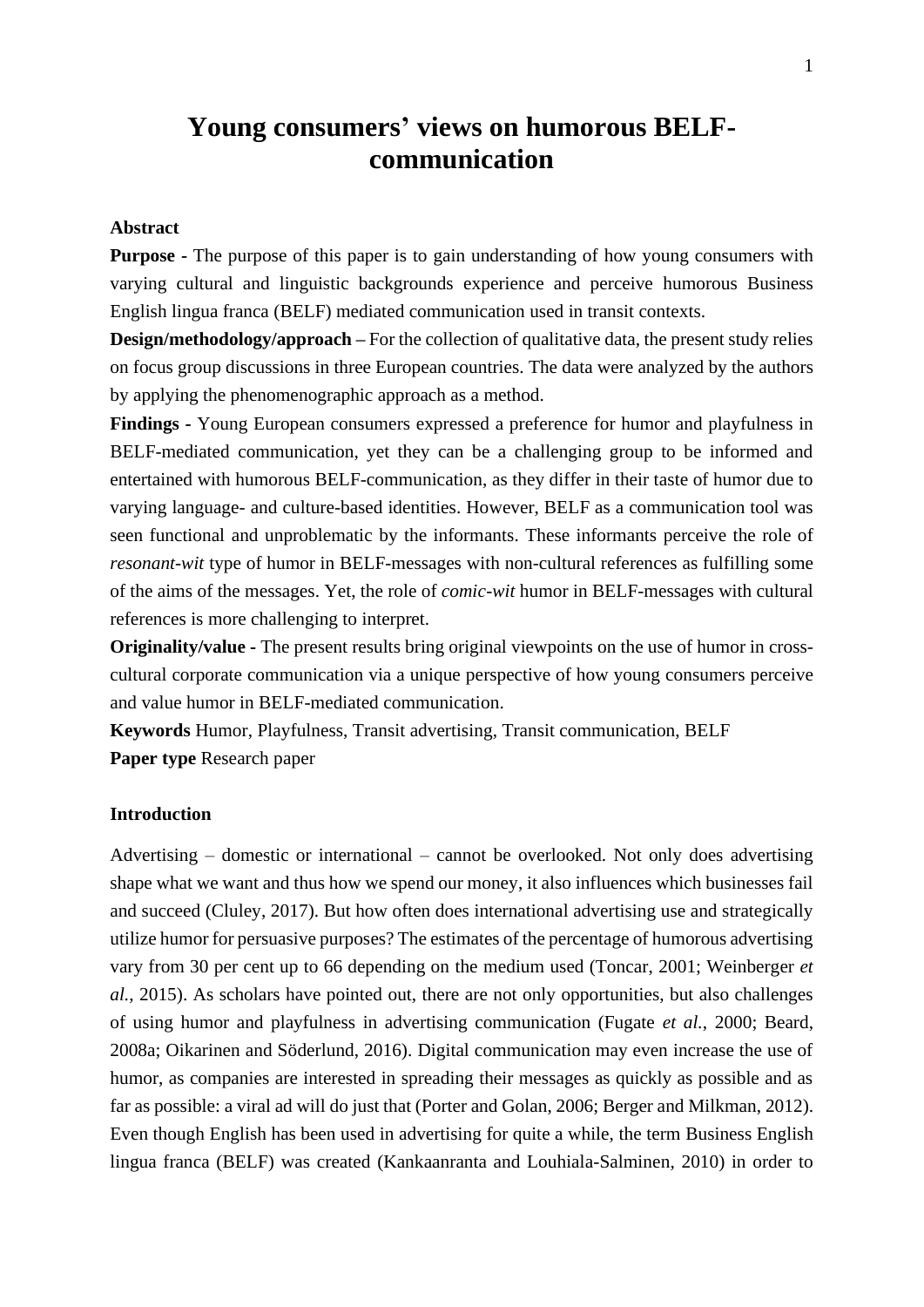study ELF usage in business transactions. BELF may be an elf in the gaming culture (*World of Warcraft*) and BELFIE may have a specific meaning in the current 'selfie culture', but in this paper, we approach international corporate communication as 'BELF-mediated', which defines BELF as a tool for communication. *The objective of this paper is to gain understanding of how young consumers perceive humorous BELF communication in travelling contexts.*

Even though humor can be found in every country (Gulas and Weinberger, 2006), it has culturespecific features. Cross-cultural advertising studies have explored humor quite extensively from different angles (e.g., Hatzithomas *et al.*, 2009; Biswas *et al.*, 1992; Laroche *et al.*, 2014). Yet, within BELF-mediated advertising and corporate communication research, little attention has, as yet, been focused on humor, and the present study is filling this research gap. The paper attempts to contribute to this pool of research with a viewpoint of humorous advertising and communication via BELF in a transit communication space, i.e. international airport. The location sets special challenges for the successfulness of communication because people are moving fast there. The role of humor has previously been studied both in internal and external corporate communication (Vuorela, 2005; McIlheran, 2006; Oikarinen, 2018). In advertising, humor has been identified as a pivotal tool in the creation of advertising appeal (Voss, 2009). The broader concept, playfulness, has been considerably less studied, so it is quite a recent area of interest among researchers (Guitard *et al.*, 2005; Alatalo *et al*., 2018) and calls for further research. We believe that our perspective on playfulness in communication – including the aspect of humor – has the potential to extend the discussion on humorous corporate communication, including advertising.

# **Background to humor in BELF-advertising**

In this chapter on the theoretical background of the present paper, we will discuss advertising in international spaces and introduce playfulness and humor as strategic components of effective advertising communication. As there is still limited knowhow of the effects of humorous advertising messages on international consumers (Hoffmann *et al.*, 2014), crosscultural issues will need to be considered.

# *Playfulness and humor in advertising*

Playfulness and humor – humor being part of the concept of playfulness (Proyer and Ruch,  $2011$ ) – are the two core concepts of interest in the present study. Playfulness seems to be an inherent part of human nature (Glynn and Webster, 1992). It has also been defined as an individual characteristic; i.e. a person's ability to see a situation in a way which brings about humor, amusement and entertainment (Barnett, 2007; Glynn and Webster, 1992). To further define the concept of adult playfulness has been the interest of quite a few scholars; e.g. Proyer and Jehle (2013) included seventeen instruments in their determination of its components. They came up with five attributes, i.e. Humorousness, Cheerfulness-Uninhibitedness,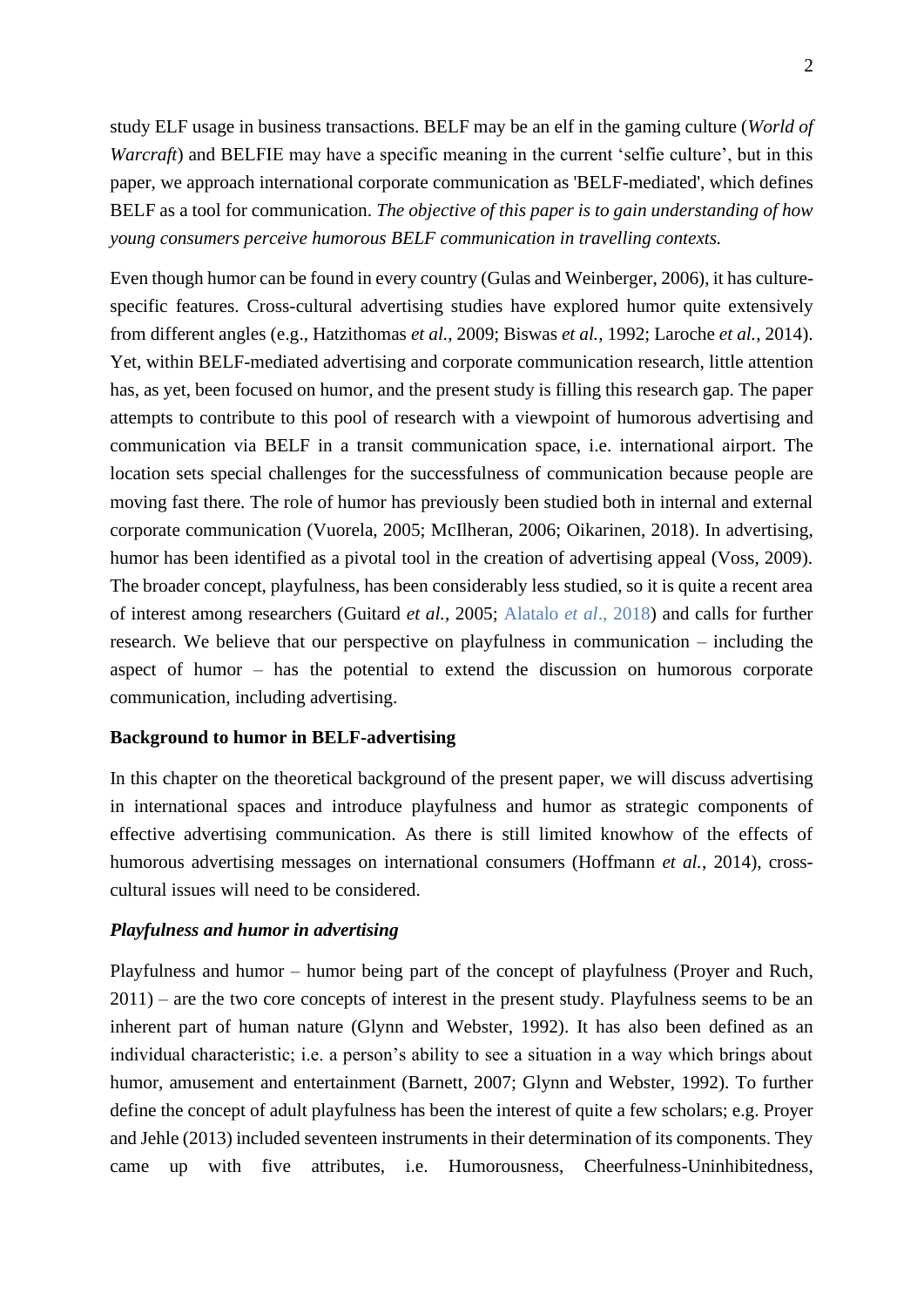Expressiveness, Other-Directedness, and Intellectuality-Creativity. Of these attributes, humorousness refers to a person being seen humorous by others (ibid.).

In the context of advertising, humor has been approached from the viewpoint of mechanisms involved in the processing of what is considered humorous. Based on Speck's humorous message taxonomy (1991), Beard (2008b) has created a model of these mechanisms to apply to humorous ads. He established five different humorous ad types: *comic wit* (based on incongruity), *resonant humor* (based on relief), *resonant wit* (based on incongruity and relief), *satire* (based on incongruity and disparagement), and *full comedy* (based on all three mechanisms: relief, incongruity and superiority). These five types form basis for assessing the humorous messages in this study.

# *BELF- mediated advertising*

Unlike any other language in the world today, the English language is truly global, with more than two billion speakers using English at least weekly to conduct business worldwide (Crystal, 2003). A *lingua franca* enables communication between people of different linguistic and cultural backgrounds; the focus is on carrying out transactions rather than producing native speaker like pronunciation or grammatical accuracy. There are both geographical-historical and socio-cultural reasons for the fact that it is English and not another language (ibid). In addition to being an important medium in broadcasting and entertainment business, English has also been a significant medium for the press for several hundred years. This has even given rise to terms such as 'macdonaldization', as speakers of other languages started to feel this type of English-language-mediated communication threatening (ibid).

Some entrepreneurs are of the opinion that consumers should be able to receive service in their mother tongue. This could also apply to advertising. Still, what is the consumers' view on the importance of receiving advertising and communication in their mother tongue versus BELF when this communication takes place at locations of international travel? This is an interesting starting point for exploring the use of humor and playfulness in corporate communication at airports. Some scholars consider English in international business contexts as a cultureless code (Louhiala-Salminen *et al.*, 2005) while others have found that consumers do not regard BELF as a neutral communication tool in advertising (Nickerson and Camiciottoli, 2014).

Speaking BELF involves negotiating the communication norms in context rather than automatically transposing native language norms (MacKenzie, 2014; see also Poppi, 2013). However, ignoring native English norms can cause comprehension problems, especially in writing (ibid). What will this mean for transit communication including advertising? What about when BELF-mediated advertising and other corporate communication is combined with humor, which can be cognitively challenging, depending on the type of humor used?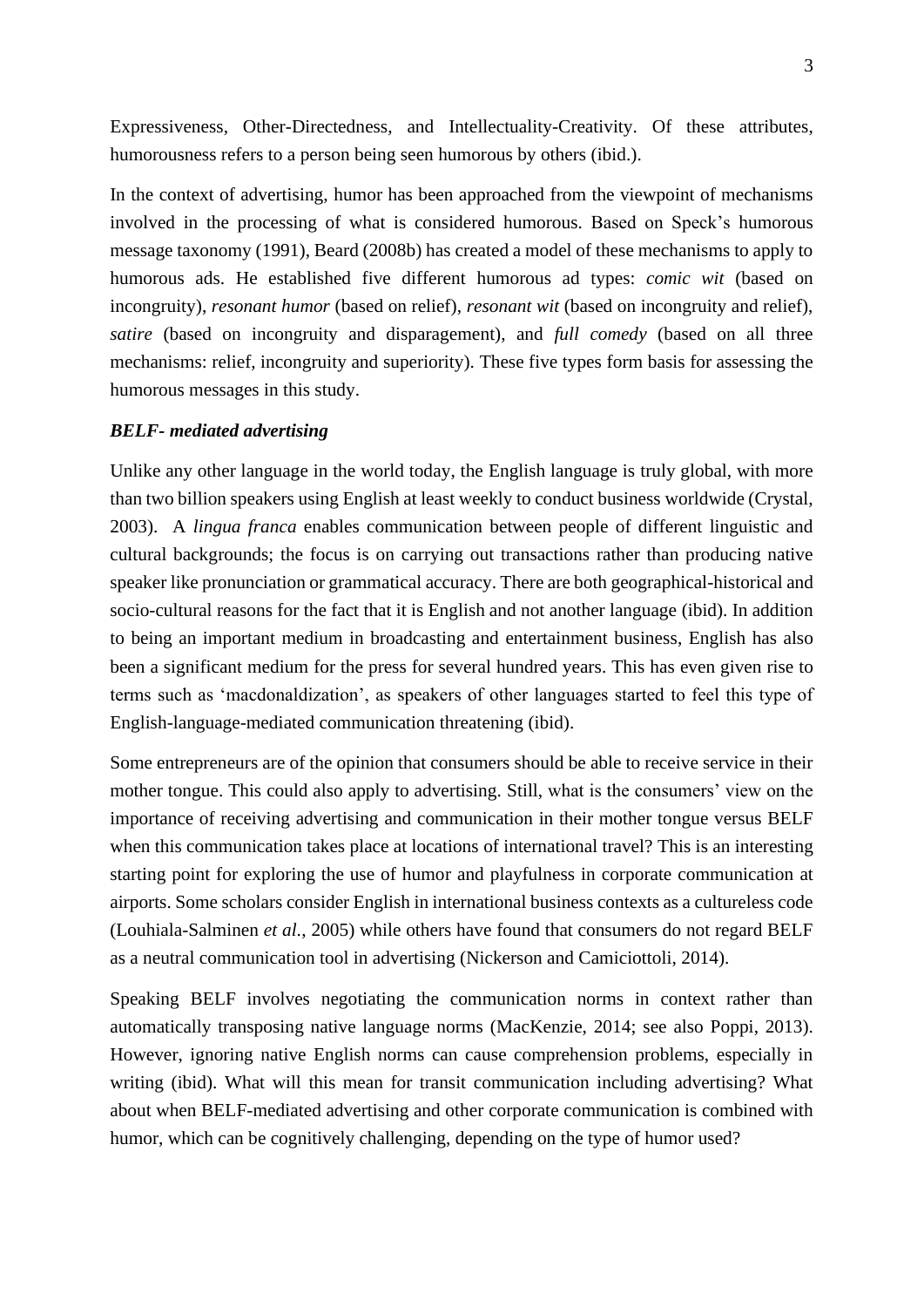## *Humor in BELF-mediated advertising*

Scholars are of the opinion that humorous advertising is used throughout the world (e.g. Toncar, 2001). As humor is the result of both individual and collective cultural perceptions of what is considered incongruous, exaggerated and distorted (Hofstede, 2005), differences in consumers reactions can be expected in different countries: it seems possible that different types of humor can bring about different effects in different countries. Humorous cross-cultural print advertisements have been studied by comparing the emotional appeal and humor in ads in France and the USA (Biswas et. al., 1992) and the study discovered interesting information about cross-cultural differences in advertising. French advertisers clearly used humor more than American advertisers in the magazines that were included in the data of that study.

The reasons for exploiting humor in BELF-based advertising can be presumed to be the same as in advertising in general: attracting consumers' attention, increasing their positive feelings and, hence, purchase intention, while at the same time enhancing consumers' attitudes towards a brand (see e.g. Eisend, 2009; Weinberger and Gulas, 1992). No studies have been undertaken as yet which combines humor and BELF with advertising and other corporate communication although humor in advertising, in general, has been studied extensively (ibid). This is not surprising as the amount of humor in award-winning advertising has increased significantly, as reported by Weinberger *et al.* (2015).

Based on research, humor has been found to be effective in boosting consumers' concentration and thus helping to recall advertising messages (Crawford and Gregory, 2015), although there are challenges involved in understanding of the humorous messages (see e.g. Oikarinen and Sinisalo, 2017): sometimes humor in advertising does not have the desired effect, and it can be distracting, even alienating. Crawford and Gregory (2015) warn against treating humor merely as a culture-bound phenomenon, because there are universal theories which may be more helpful when exploring the appeal of humor-based advertising. Poppi (2013) emphasizes the importance of exploiting the potential of English as *lingua franca* in order to adapt its use to the needs of international exchanges. The content of humor may require some adaptation when communicating advertising messages in different cultural contexts (cf. Oosthuizen, 2004); scholars point out that it would be more beneficial to focus rather on cultural values than purely on country-based differences (Crawford and Gregory 2015).

Although humor manifests itself in various shapes and forms, there is a common understanding amongst different schools of humor research that humor is a universal aspect of human experience (Apte, 1985; Martin, 2007). What is intriguing in exploring the social phenomenon of humor is the underlying notion that there also seems to be globally similar mechanisms on how we create, comprehend and interpret humor (Wagner & Uriosi-Aparisi, 2011). However, using and perceiving humor is undoubtedly associated with socio-cultural factors (Apte, 1985). In connection with humorous advertising and marketing communication, research has been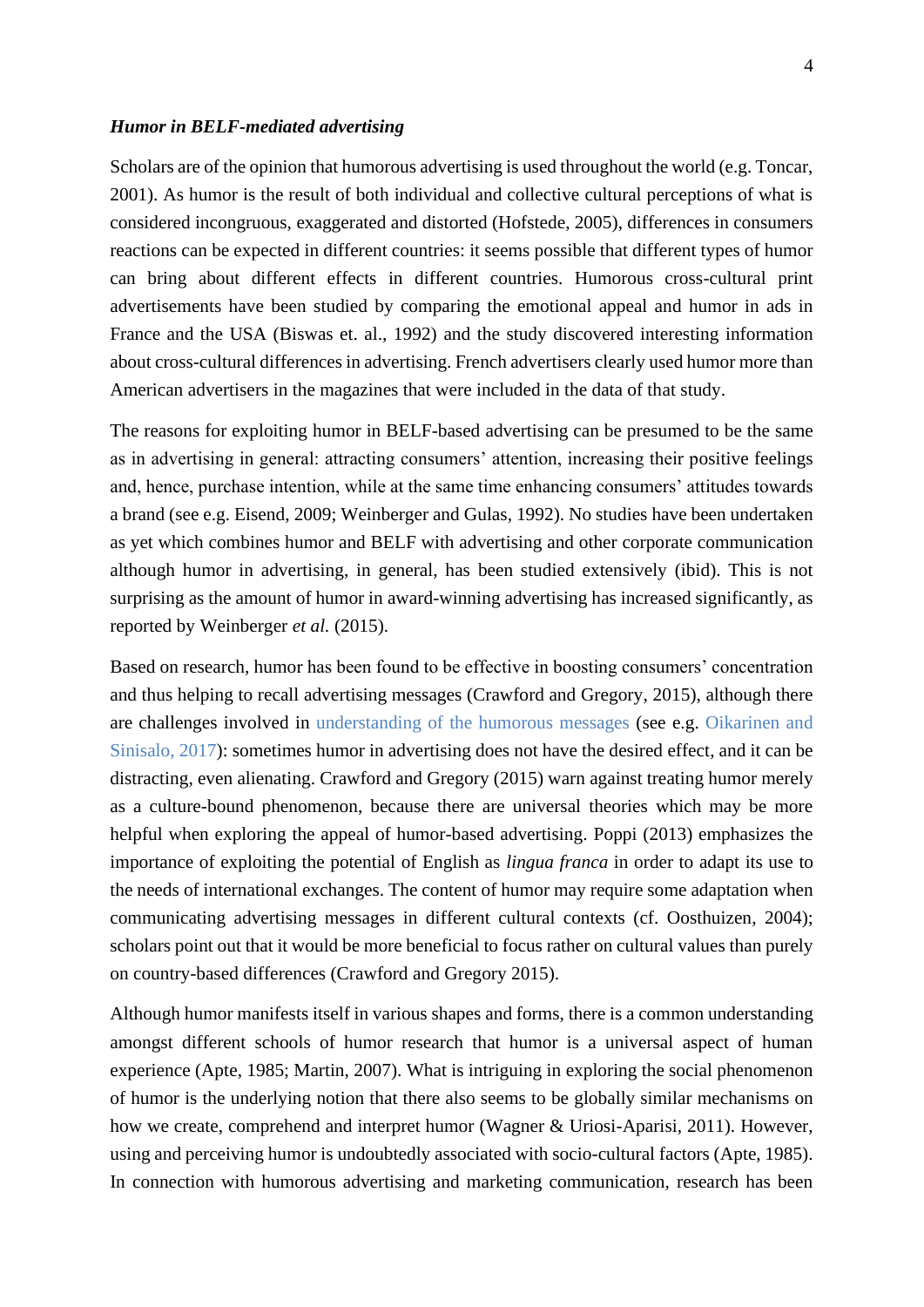conducted on the cross-cultural dimension (Hoffman *et al.*, 2014; Weinberger *et al.*, 2012). With the dimension of BELF, we will attempt to add to this pool of research.

# **Method**

The present study aims to improve understanding of young consumers' perceptions of humor in BELF-mediated corporate communication. We have chosen to collect advertisements and other messages in spaces of international travel, as they seem a logical and natural place for companies to address consumers in English as a lingua franca (ELF). Humorous advertising has been studied extensively via quantitative studies (Eisend, 2009; Crawford and Gregory, 2015). Qualitative approach seems more appropriate when addressing consumers' perceptions, as it will yield a deeper insight into the informants' feelings and thoughts (Denscombe, 2014).

## *Qualitative phenomenography*

Phenomenography belongs to the qualitative research tradition, and it is particularly suitable as a research approach when addressing people's perceptions of phenomena. The present research approach itself is related to the interpretivist paradigm which, according to Denscombe (2014), is one of the two main paradigms in social research. The paradigm takes a skeptical attitude towards the possibility of any person to ever view issues in a purely objective light. As phenomenographic research is concerned with people's views, this paradigm is consistent with the research of this paper.

The term 'phenomenography' has actively been employed by e.g. Marton (1981, 1988) to refer to the individual ways people have for experiencing, conceptualizing, perceiving and understanding phenomena around them. The object of interest in phenomenography is conceptions (Svensson, 1994), and this is the common element in this research orientation and approach; in other words, the aim is to describe conceptions. The object of research in the present study is the way potential consumers view the use of playfulness and humor in transit communication. The focus of the study is on the informants' thoughts; thus, the study falls logically under the phenomenographic research approach.

Apart from essentially being a research orientation, phenomenography also involves characteristics of a method (Svensson, 1994). Marton (1988) states that a researcher in this approach categorizes the informants' perceptions or descriptions. However, this does not merely mean sorting out the data, but it also involves looking for significant differences of informants' perceptions of some aspect of the world (ibid.).

As for ontological and epistemological assumptions, phenomenography does not have an articulated metaphysical basis, as it is primarily an empirical research tradition. Still, individual researchers may make metaphysical assumptions as the approach may involve such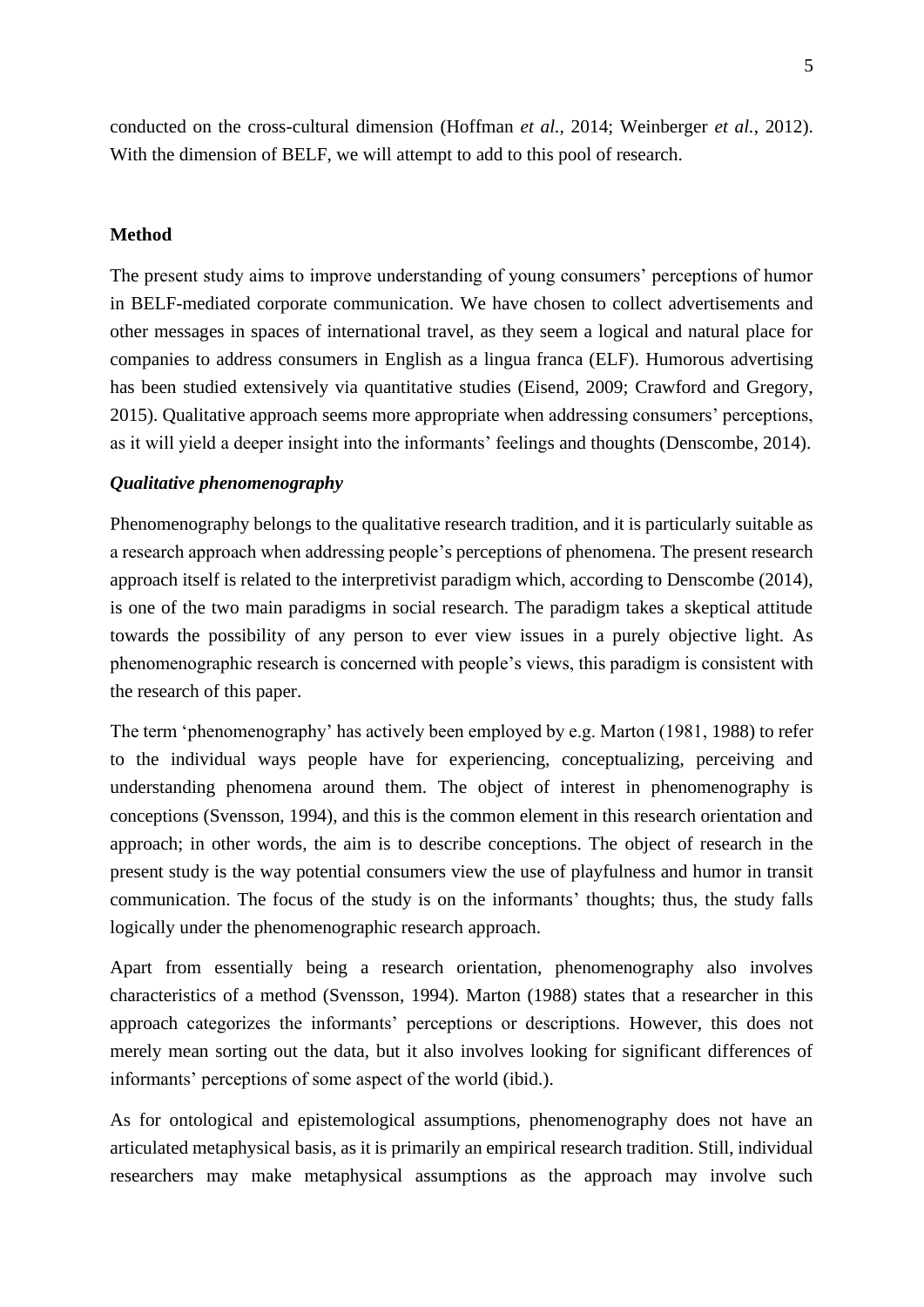assumptions implicitly (Svensson, 1994). Theory is seen as a result of people's interpretations of reality; and reality, in turn, is constituted by means of people's understanding of it (Flodén and Forsberg, 2009). Moreover, the knowledge gained via people's interpretations or conceptions is relational and created by thinking about external reality (Svensson, 1994). So, these ontological assumptions concern the nature of the research object itself. Epistemology in phenomenography refers to the relationship between reality and its descriptions (Uljens, 1996), and the most fundamental assumption is that people's conceptions can be reduced into categories, which act as reductions of the main parts of the phenomenon being conceptualized (Svensson, 1994). In sum, phenomenography is about describing people's conceptions and reducing them into categories, which represent the main parts of a phenomenon as people perceive it. This is what is done in the present paper.

## *Data collection and analysis*

Our main research question involves studying the perceptions of young consumers of two sets of humorous messages. We started the research process by collecting a pool of humorous ads and other messages in different European airports and selected two sets of humorous BELFmediated messages to be used in focus group discussions in different European countries. The selection process of the ads involved a basic test: if the research group was amused, the message was selected in the pool of humorous messages of the study. In practice, this meant that the messages involved playfulness, e.g. anthropomorphism, and other elements that can easily be recognized according to the basic humor theories of incongruity, relief and superiority (Beard 2008b). The chosen messages were photographed in the baggage reclaim area of the international terminal of Helsinki airport in Finland in 2016.

As young people are active consumers, they were chosen as the focus group informants in the research process of the present study. The data was collected in the context of a university lecture by a visiting lecturer. The research process included three phases: collecting samples of English-language mediated advertising in transit spaces in Europe; organizing focus group discussions with potential consumers; and analyzing the data obtained in the focus group discussions.

## *Focus group data collection*

The messages acted as stimulus material for the focus group discussions with potential consumers. These messages represented forms where playfulness and humor seemed to be intentional. They represented two different forms of international travel messaging via BELF: one ad with 'cultural references' (Figure 1) and one message of another kind with 'non-cultural references' (Figure 2).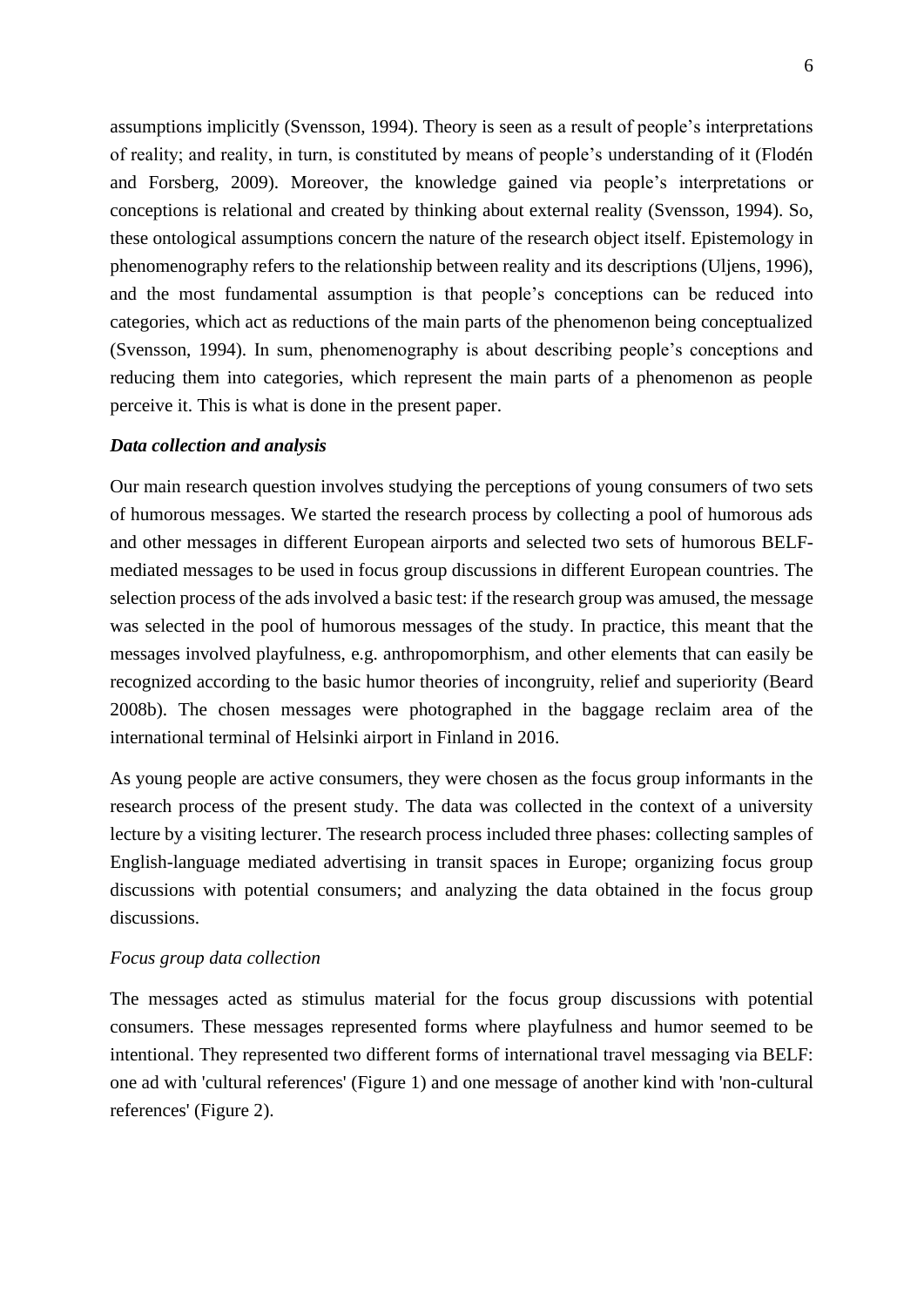Here we study the perceptions of the messages by potential consumers. The participants in the focus group discussions responded to questions on perceived meaning, objective and appropriateness of the communication for advertising or information-sharing purposes.

Four different focus groups discussions were conducted with 110 participants in total, consisting of the following:

1 st Focus group: Belgian (47 participants: 23 male, 24 female) 2<sup>nd</sup> Focus group: Multicultural: Chinese, Nepalese, German, Serbian, Finnish, Russian, Kazakhstani (25 participants: 12 male, 13 female) 3<sup>rd</sup> Focus group: Finnish (23 participants: 10 male, 13 female) 4 th Focus group: Catalonian (15 participants: 5 male, 10 female)

The informants were presented with the two sets of messages and they discussed their likes and dislikes regarding the two examples of international transit communication in BELF. One was an *advertisement with cultural references* for travelers informing of the tourist attractions – sights in Finnish cities, and the new rail connection from the airport to Helsinki train station offered by Finnish Rail (VR); the second was an example of *a message with non-cultural references* advising passengers to be patient while waiting for their luggage.

The data was collected by one of the authors. This assured that in all focus groups there was only one moderator and that the same procedure was followed in each focus group discussion. The data was collected in the course of a tertiary-level business communication lecture, so the informants were first introduced to the topic of English *lingua franca* in business communication contexts (BELF) and humor in advertising. They discussed whether they, in general, prefer 'serious' or playful and humorous advertising and why, and they presented humorous communication examples they liked and remembered. They then moved on to analyzing the examples of travel-related messaging of which they made notes during the analysis. These notes, in turn, acted as the research data. This helped moderator manage and organize the discussions and at the same time collect information from the participants.

The analysis of the data collected by one and the same author during the focus group discussions in three European countries was conducted by all the four authors. Firstly, the entire data was reviewed by one researcher to gain a holistic overview of the empirical data. The idea was to identify the key themes inductively. Secondly, the authors focused on the country-based data and summarized the responses in each group per each question. Next, the data was scrutinized more carefully by creating a matrix of the responses based on the two messages separately. This enabled multidimensional analysis of the complete data set and allowed for comparisons to be made.

# *Description of messages*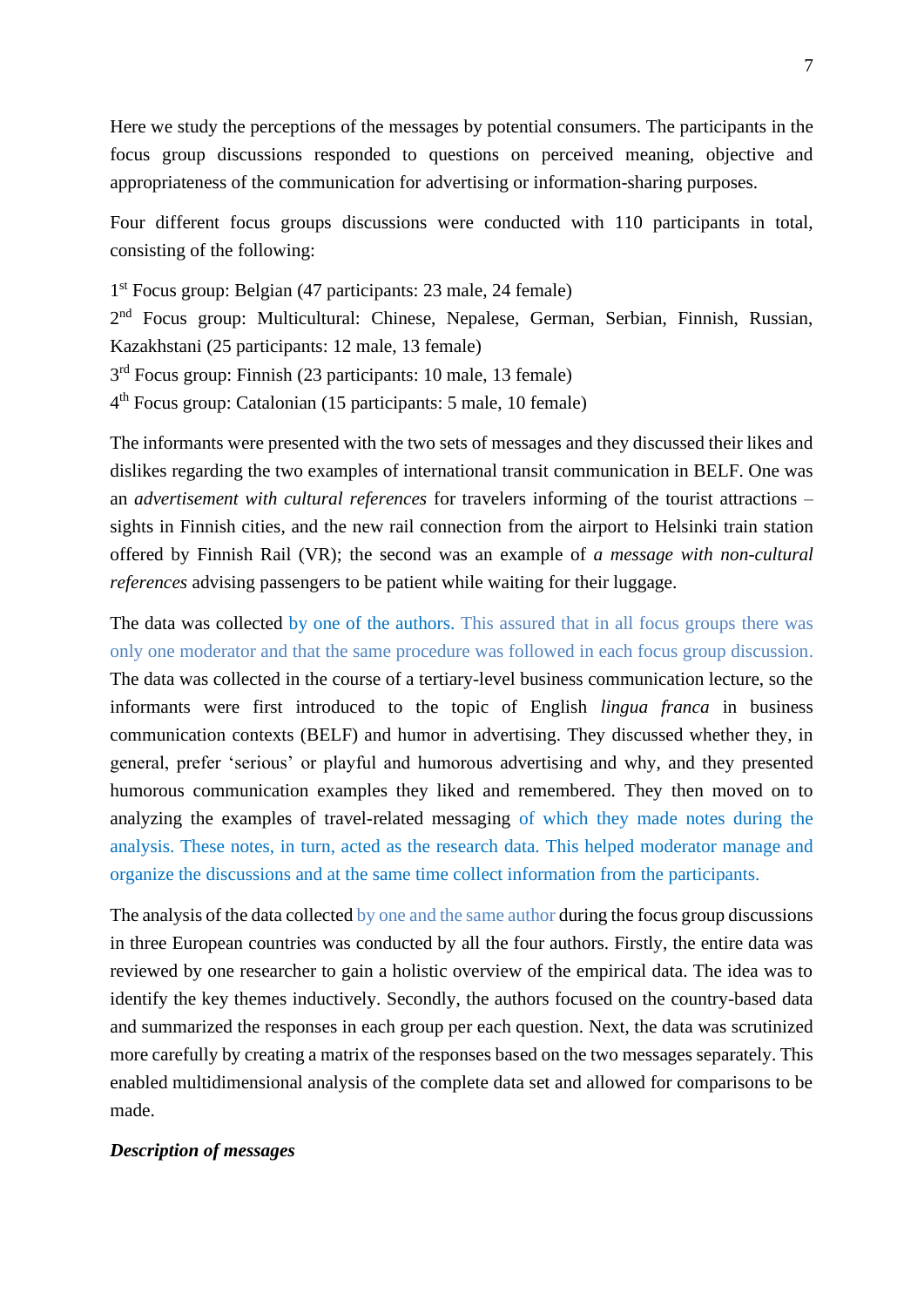The ads below (Figure 1) promote Finnish Rail (VR). The one on the left advertises train as a convenient way to see the country by referring to speed and eco-friendliness via imagery and choice of color (green) and exploiting pictograms of key sights in different cities. The ad can be interpreted as referring to literary and fairy tale figures and places known by Finnish people and this requires some incongruity resolution, as the viewer needs to connect the pictograms to the places they refer to. Thus, it represents *comic wit* type of ad which requires an incongruity to be resolved. The ad on the right promotes the newly opened rail connection from Helsinki airport to the city center and a convenient connection to the rest of the country, again by train. The word 'keep rolling on' refers to a popular song and in this context, possibly also to the round column on which it is placed. The line is also called the Ring Rail, which the pillar and the wording 'rolling' can be seen to reinforce. This again represents an unexpected combination, which would translate to *comic wit* type of humor.

## [Add figure 1 here]

## *Figure 1. Advertisement with cultural references by Finnish Rail.*

The second set of messages by Finavia (Figure 2) can be described as representing *resonant wit*  as there is a danger of the luggage not appearing on the conveyor belt, but the traveler is assured that it will be solved by waiting patiently for a while. No cultural references are involved here. Apart from humorousness, there seems to be another kind of playful element included in the pictures, namely Intellectuality-Creativity, as the words and images are used in quite a creative manner. The messages are taped on the floor around the baggage reclaim area. They personify suitcases as animate creatures with human characteristics (see Catanescu and Tom, 2001).

[Add figure 2 here]

*Figure 2. Set of messages with non-cultural references by Finavia.*

#### **Findings**

The informants were posed eight questions concerning the messages. The questions ranged from the informants' perceptions of the aims of messages, the role of humor in them, as well as the informants' opinions about the humor and the language of the messages.

## *Aims of messages and roles of humor*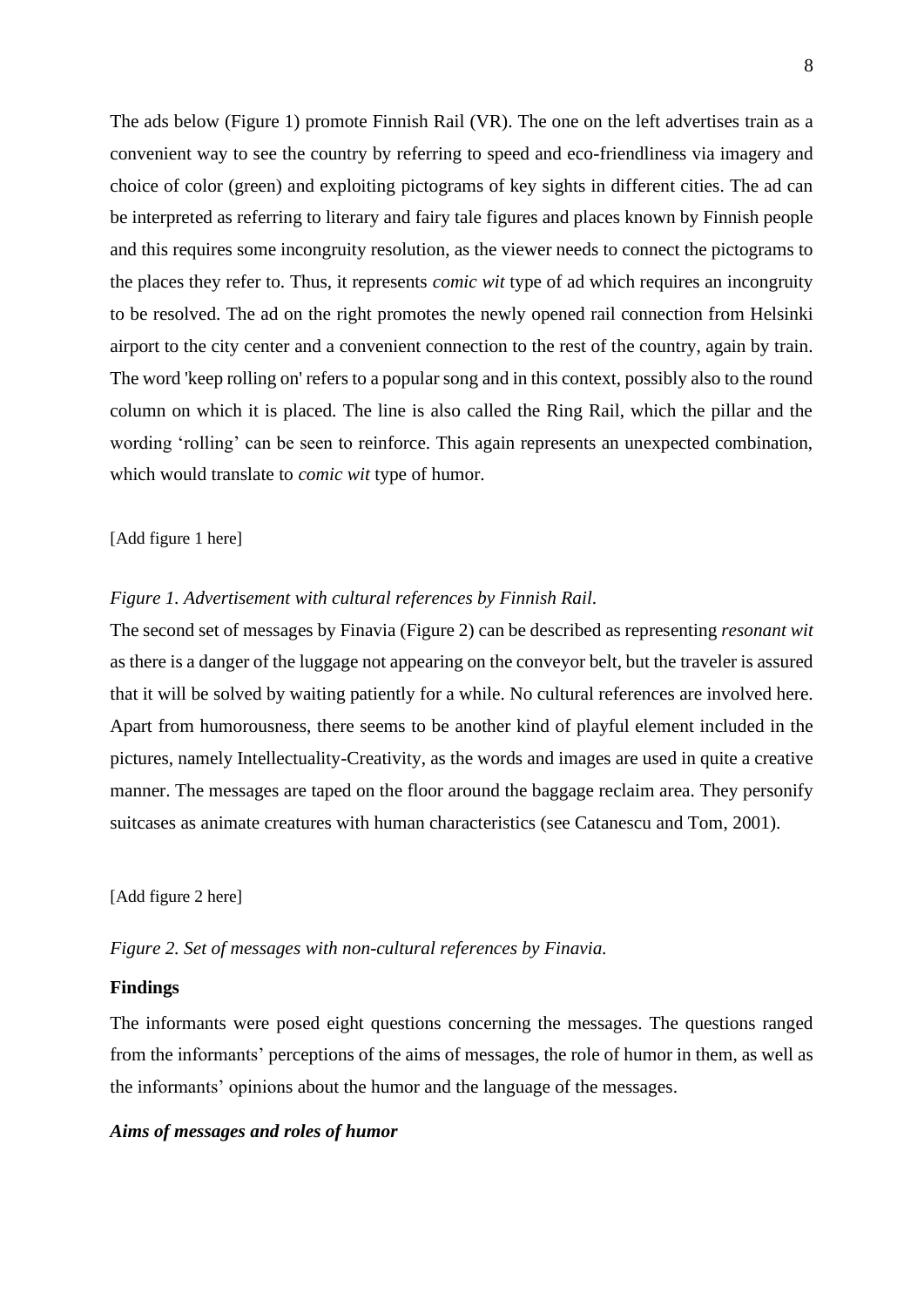The informants were asked to specify the aims of the messages. They first assessed what the initiator of the messages aimed to communicate. Further, they were asked to assess the role of humor in the messages. The answers revealed the informants' views on the two perspectives, and classifications were developed based on the content of their answers.

When the informants were asked to explain the message being communicated to customers, *providing information* was an answer to be found in relation to both messages. In the first message (Finnish Rail), quite a few informants stated that the message was to tell about and promote trains as a good, easy and fast means of travelling to places in Finland. In particular, the message *advertised* the possibility to take the train from the airport. In contrast, the second message (Finavia) aimed at *communicating* a specific message to the readers: *wait patiently for your baggage,* as this conception could be found in several answers. Moreover, based on the answers, the message was conveyed in a playful way in order to *make the wait more comfortable*, *fun* and even to *calm down and relax customers*. Some even suggested that the idea was also to *divert attention* away from the fact that the baggage is not yet there in the baggage reclaim area.

Based on the answers, the differences between the messages were basically of two types. Firstly, the informants mostly seemed to recognize the different aims of the messages: the first one advertised the services of the Finnish Rail, and the second one provided information and encouraged the readers, i.e. the passengers, to wait patiently for their baggage. Secondly, the advertisement by Finnish Rail posed more of a challenge to the understanding of it, as some informants did not seem to be able to determine the aim of that message. In a non-Finnish group, it was commented that "[w]e don't get the message because we don't get the advertisement".

The informants were also asked to ponder about the role humor in the messages. Regarding both messages, it was suggested that the role of the humor was to *make* something, such as *travelling or waiting, more interesting and attractive*. The word playful and play with words were also used to describe the messages. In the first message, the humor, which can be detected in the figures or pictures of landmarks and characters, serves the role of *facilitating the conveyance of the message* according to some answers. Apart from the images, the reference to the song and the advertisement being attached to a round pillar were seen as ways to *make the message less boring*. Based on the answers, humor also acts as a way to show that a *train takes a traveler to places fast*. It was also suggested that the idea was "to make the people happy". In turn, the informants advocated the idea of humor in the second message being employed as a method to *encourage people to be patient and to alleviate the waiting time by making something*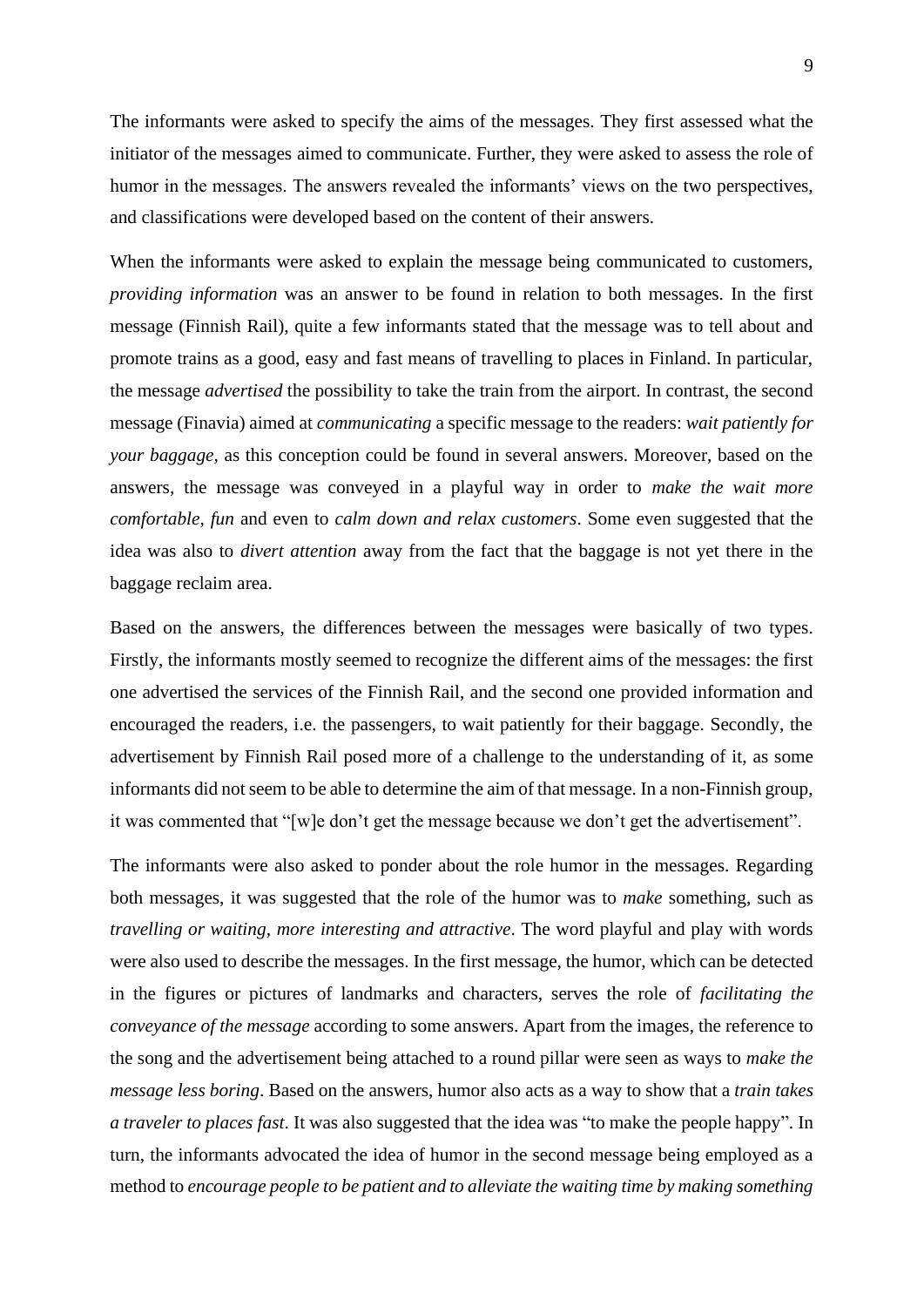*boring fun*, *entertaining* people, possibly older, and *making people smile*. Further, it was regarded as a method to *make the message stand out* and *catch attention* as well as to *cheer up passengers and relieve tension and stress*. One answer even suggested that the role of *humor* was to act *as irony*. Furthermore, it was commented that "we don't see any role [to humor] because it doesn't fit in this kind of subject".

Comparing the views on the role of humor in the two messages, there were similarities, e.g. *humor in these messages was seen as difficult to comprehend, or humor was seen as an entertainer making something less boring*. There were also message-specific views on the role of humor, such as *humor used to increase the attractiveness of travelling by train (Finnish Rail), or humor used to relive stress (Finavia).* With regards to both messages, there were some informants who told that they did not understand the message and consequently, they could not assign any role to the humor used in the messages. In particular, this applied to the first message (Finnish Rail), as there were several informants holding this view, especially among the non-Finns. The informants' views on the aims of the messages, as well as the roles of humor are integrated into Figure 3.

# [Add figure 3 here]

#### *Figure 3. Aims of messages and roles of humor in the messages by Finnish Rail and Finavia.*

To summarize the informants' views on the aims of the messages and the role of humor in them, it can be noted that the answers overlap to some degree, and some of the same ideas come up in both contexts. This overlapping especially applies to the second message as the ideas of the messages aiming at alleviating waiting, as well as enhancing people's patience and relaxing them, can be found among the answers to both questions.

### *Humorous or playful – or neither?*

The informants were also posed a question about the humorousness of the messages. As experiencing something to be humorous requires a person to understand and make the connections between what is said or shown and what is meant by it, the informants were also addressed questions about the understanding of the messages. Furthermore, the informants were asked for ideas on how to improve the messages to make them more effective.

On the whole, the *messages were found playful,* even though there were opposite views about the messages, as some found them not playful, nor humorous. In particular, this applied to the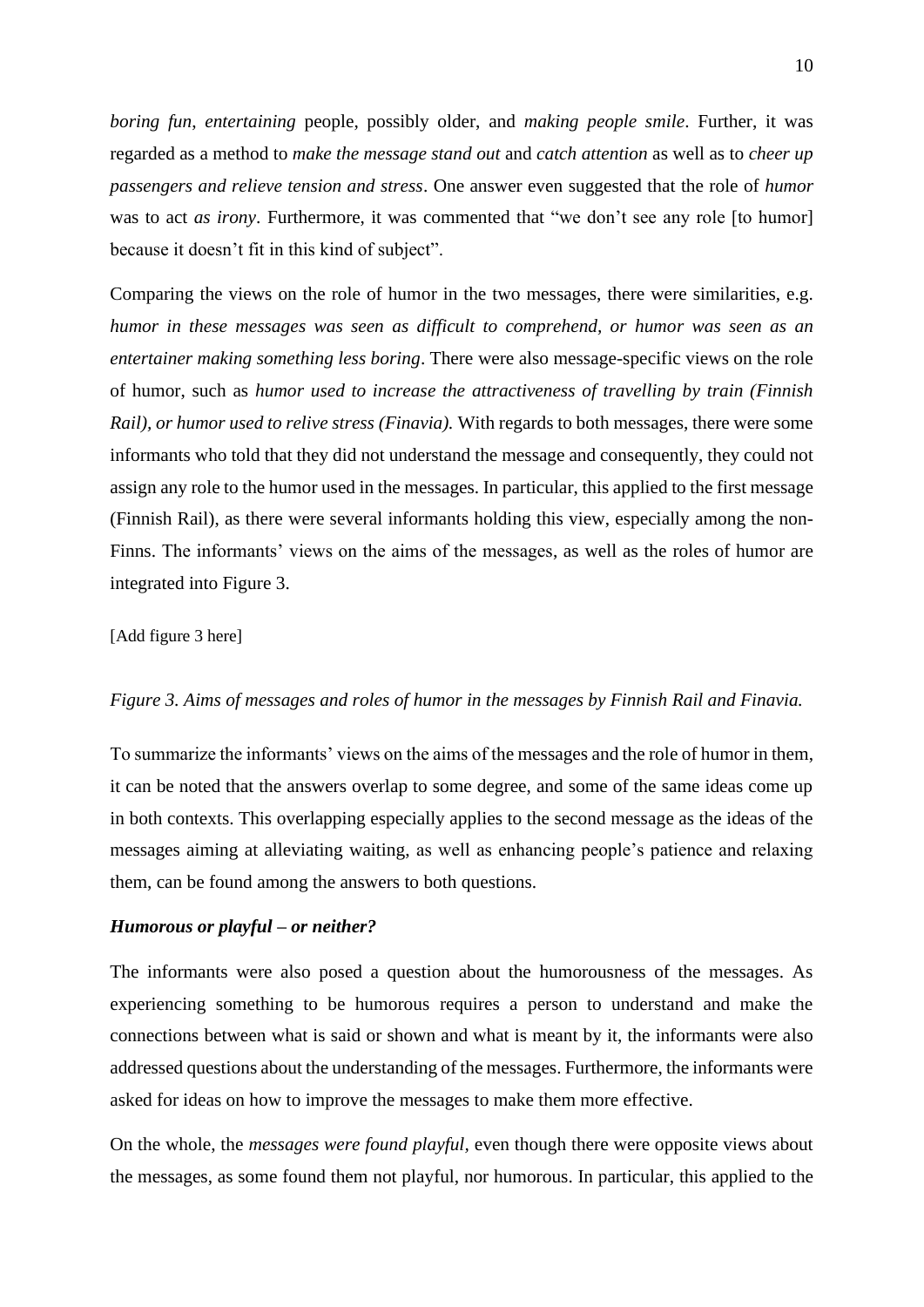non-Finnish group, as informants in the group expressed more diverse opinions about the messages, and quite a few of them did not find either of the messages to be humorous or playful. Thus, quite a few of the informants appeared to make a difference between playfulness and humorousness. Further, some suggested that the first message by Finnish Rail could be funnier to the local people.

When it comes to understanding the messages, there are distinct differences detectable in the informants' answers. Firstly, the second message (Finavia) did not seem to pose a significant challenge to the understanding of the message, as few informants expressed having problems with it. In contrast, the first message (Finnish Rail) – while understandable for the majority of the informants – was considered more obscure on account of the pictures of e.g. the Moomin characters, Santa Claus and buildings in the message. Secondly, even when the messages were understood, some informants expressed reservations regarding their functionality; e.g. *images were suitable for children, message was not powerful enough, message could have been communicated differently* and some could not relate to the images. In one comment, it was stated that "it looks more like something for children and it's not original".

More specifically, the informants were also asked to give their opinion about potential challenges regarding the language and culture-specific features of the messages. In keeping with the question covered above, there was a clear difference between the views on the two messages. No challenges were reported regarding the cultural features and few when it came to the language of the second message (Finavia). Still, some challenges were experienced with expressions like 'baggage is taking a little round trip' and 'baggage is currently busy'.

As already established, the message by Finnish Rail was experienced to be problematic by quite a few of the informants. While few comments were made about any challenges in the language itself, the message was considered more challenging because of the culturally related features in it. When the language was mentioned, it was mainly about the names of Finnish cities or the lyrics of the song being referred to. In the imagery, the fairy tale figures were experienced to be difficult for various reasons:

''We don't recognize the building & creature: it's a cross-cultural issue. What does the creature have to do with 'Turku' ''

Quite a few observations about the informants' comments can be made here. Firstly, the Moomin figure is of a Finnish origin, although various products having the figure are also being exported worldwide. Consequently, some non-Finns may also recognize the figure. Secondly,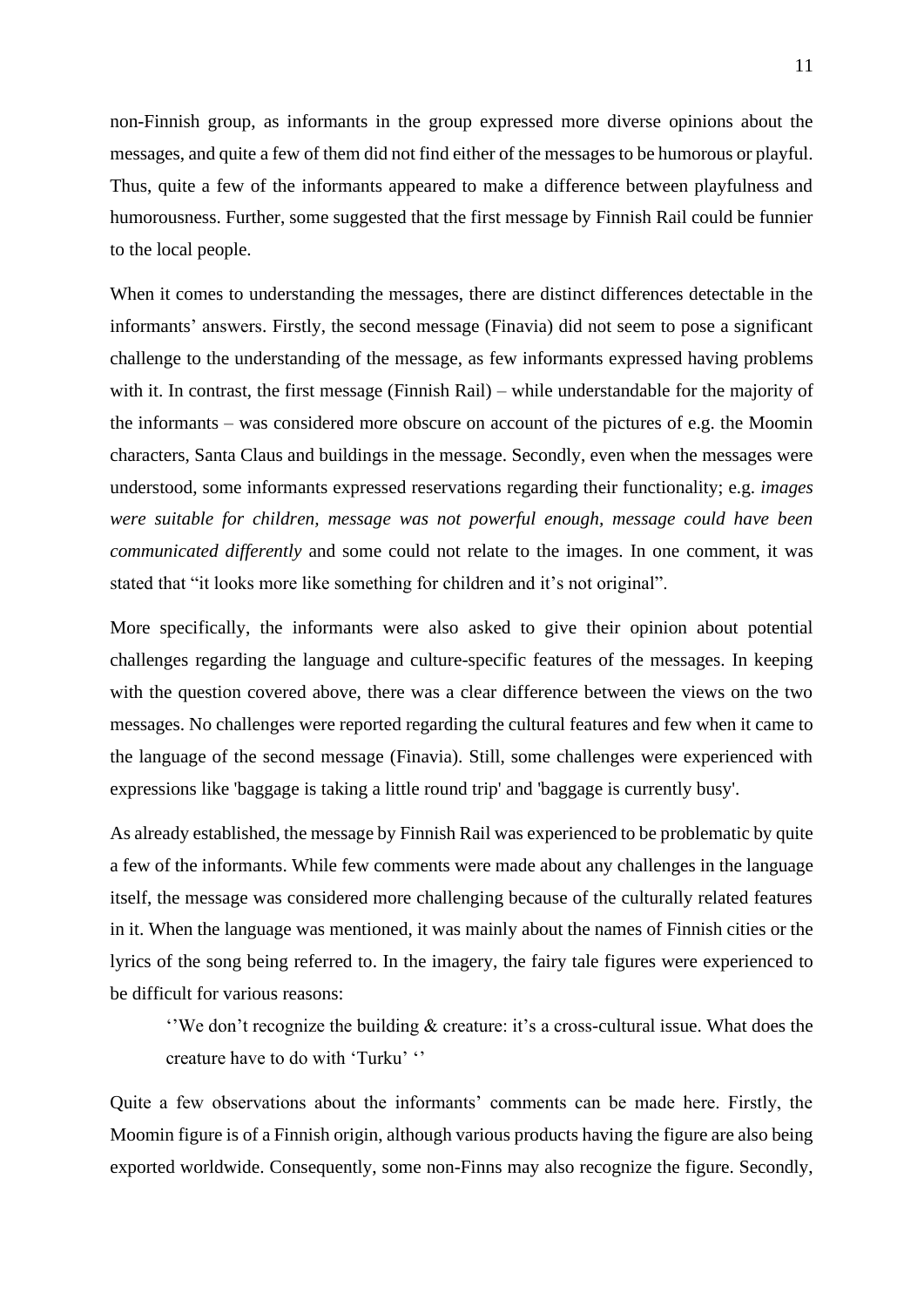Santa Claus, as a fairy tale figure, is not necessarily associated with Finland, even if in Finland people are generally of the opinion that it is part of the Finnish culture. Lastly, the building depicting Helsinki Cathedral was mentioned as something the informants were not familiar with. Even though these issues were mainly reported by the non-Finnish groups, even the Finnish group, while not having problems understanding the message, recognized the fact that international travelers might not know the imagery in it.

In sum, it can be concluded that the informants could understand the second message (Finavia) without any greater difficulties. Even so, it was found to be more of a playful kind than humorous – or neither. Contrarily, the first message (Finnish Rail) did not appear to be as clear, and especially the non-Finnish groups reported having difficulties with comprehension. However, if understood, the views on this message bear similarities with the second message, as informants tended to find it rather playful than humorous, or neither. As for the problems with the messages, they tended to be related to the cultural features of the first message (Finnish Rail), while the second message (Finavia) did not appear to pose any greater problems to informants.

As the informants recognize challenges in the messages, some of them also convey their views on the possibility of how to improve the effectiveness of the messages. Basically, they have suggestions along two lines. Based on the opinions of several informants, the first message could be improved by making it more understandable in form by e.g. using internationally better-known figures or including explanations in the pictures. In addition, the messages - both of them - could be made funnier according to some students. On the other hand, some informants are of the opinion that nothing can be done, as cultural differences cannot be eliminated**.** Furthermore, even if the informants give suggestions for improvements of the messages, generally they think that to have their mother tongue used in the messages is not a solution that would make the messages more effective. However, not to use playfulness at all could work, as some of them think that the messages should be functional and that humor is not the right tool to be used but rather, it can make the message confusing.

# **Conclusions and discussion**

The aim of the present paper was to explore how young consumers of different cultural backgrounds perceived humorous and/or playful messaging in a transit space. The stimulus material was collected at a Finnish airport and the data in three different European countries. BELF as a medium was considered unproblematic to be used in advertisements and messages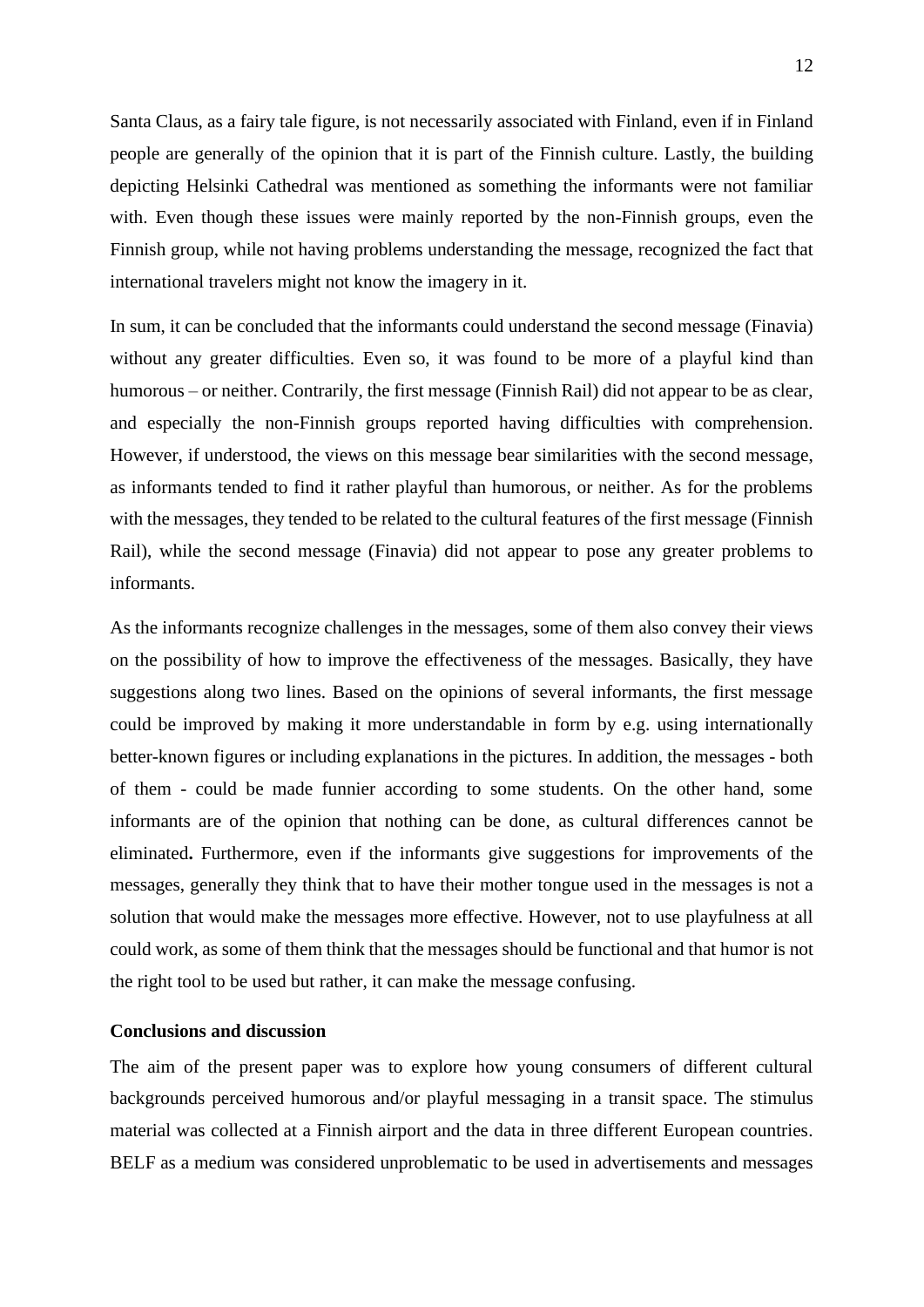placed in international airports; moreover, the informants did not feel that they would have liked to have the messages in their native tongue. Based on the informants' answers in the present research, young consumers seem to appreciate humor and playfulness in advertising, and they are able to recognize the role that the use of them plays in fulfilling at least some of the aims of the messages.

The stimulus material originated in a Nordic country, Finland, and Central and Southern Europeans seemed to expect more explicitness of the humor, as they found the material playful, but not specifically funny - thus making a distinct difference between playfulness and humor. Surprisingly, the Finnish informants were of the same opinion to the extent that they were not amused, either. Consumers seem to prefer humorous advertising to non-humorous, at least onrecord as this is what they claimed in the introductory discussion of the focus group sessions. It is worth noting that in a study by Lallukka (2003) the definition of 'not being a child anymore' often included the idea of having stopped playing; this viewpoint featured in the comments by the young informants in the present data. Thus, it seems that informants being university students may still hold this view, and this notion may have had a bearing on the informants' perception of the messages in the present research. This might also be the reason why e.g. anthropomorphism was not found funny by the informants.

The findings in this study have several types of implications. Firstly, the issue of whether to use humor and playfulness in advertisements and other corporate messages seems fairly complicated, and it is not certain that all recipients of messages appreciate the humor/playfulness in them. Individuals have differing perceptions of humor as suggested by Hofstede (2005). However, people from different cultures do not necessarily view humor differently. Secondly, in keeping with e.g. Shultz (1976), the incongruity – whether involved in a *comic wit* or *resonant wit* type of humorous/playful message (Beard 2008b) – needs to be resolved in order to be able to evaluate and possibly appreciate the role of humor in a message. With culture-related features, this in not necessarily possible. Thirdly, in the case of the *resonant wit* type of humor (Beard 2008b), humor was experienced to help fulfil the aims of the messages. As there is an element of relief included in the *resonant wit* type of humor (Beard 2008b), the aim to make a situation more comfortable for the recipient of the message was quite naturally felt to be achieved with the help of such humor. Lastly, the aim was also – as expressed by the recipients of the messages – to increase attractiveness and positive feelings regarding the content of the messages. This resonates well with the reasons for using humor in advertisements found by other scholars (e.g. Eisend, 2009; Weinberger and Gulas, 1992).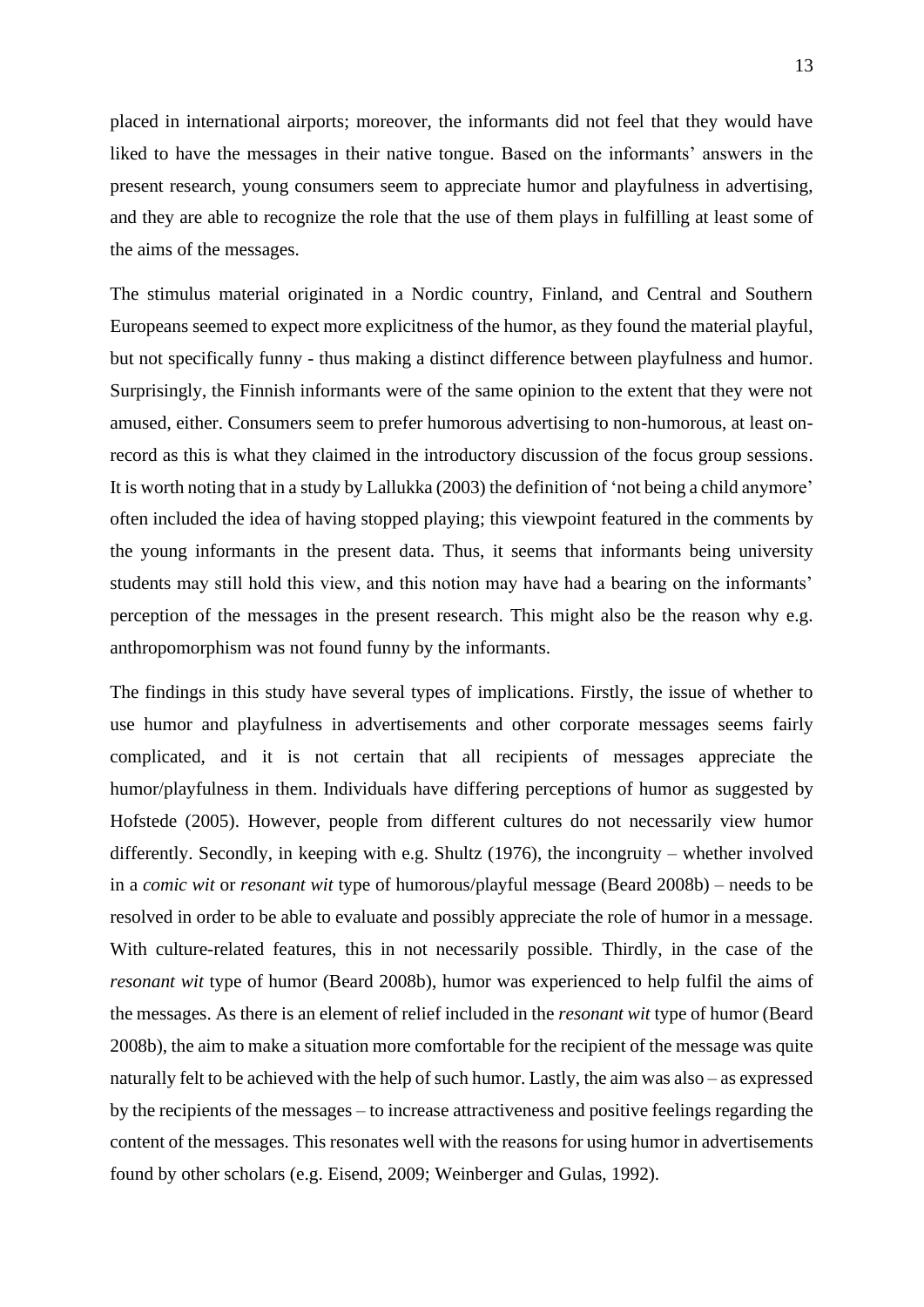There were several limitations in this study and taking these issues into account will facilitate further research on the topic. The students representing young consumers in the study were educated, and hence BELF was unproblematic for them. Also, the fact that students were used as informants in consumer behavior studies has been found problematic by some scholars (e.g. Pham, 2013). However, this study indicates what customer-focused humor and playfulness as appeals should be like in a BELF setting, at least regarding young consumers. We also acknowledge that to use written notes by the focus group informants as the primary data could have influenced how in-depth the information we obtained is. Still, we believe that we were able to gain the most relevant perceptions of the informants.

Another limitation was that the informants were not travelling in Finland; hence, they possibly had a different mindset than tourists would have as tourists may be more likely to specifically expect country-related input in transit communication. Thus, in the future, we will attempt to study consumer perceptions of ads through field studies with e.g. holiday makers and business travelers in Europe. Further, cultural differences in the informants' perceptions of humorous advertising could be detected more specifically: context dependence of a culture - high or low (Hall, 1976) - possibly has a bearing on consumers' interpretations of humorous advertising (cf. Garcia-Yeste, 2013), as well as the individualism versus collectivism index of a culture and society. Additionally, the relevance of politeness strategies detectable in humor ads: involvement or independence (Scollon and Scollon, 2000) could be a significant factor in the successfulness in different cultural contexts – with e.g. professional or age group related segmentation. The present study is the first part of a larger research scheme.

**Acknowledgement:** We acknowledge the kind permission by Finavia and Finnish Rail to reprint images of their advertisements.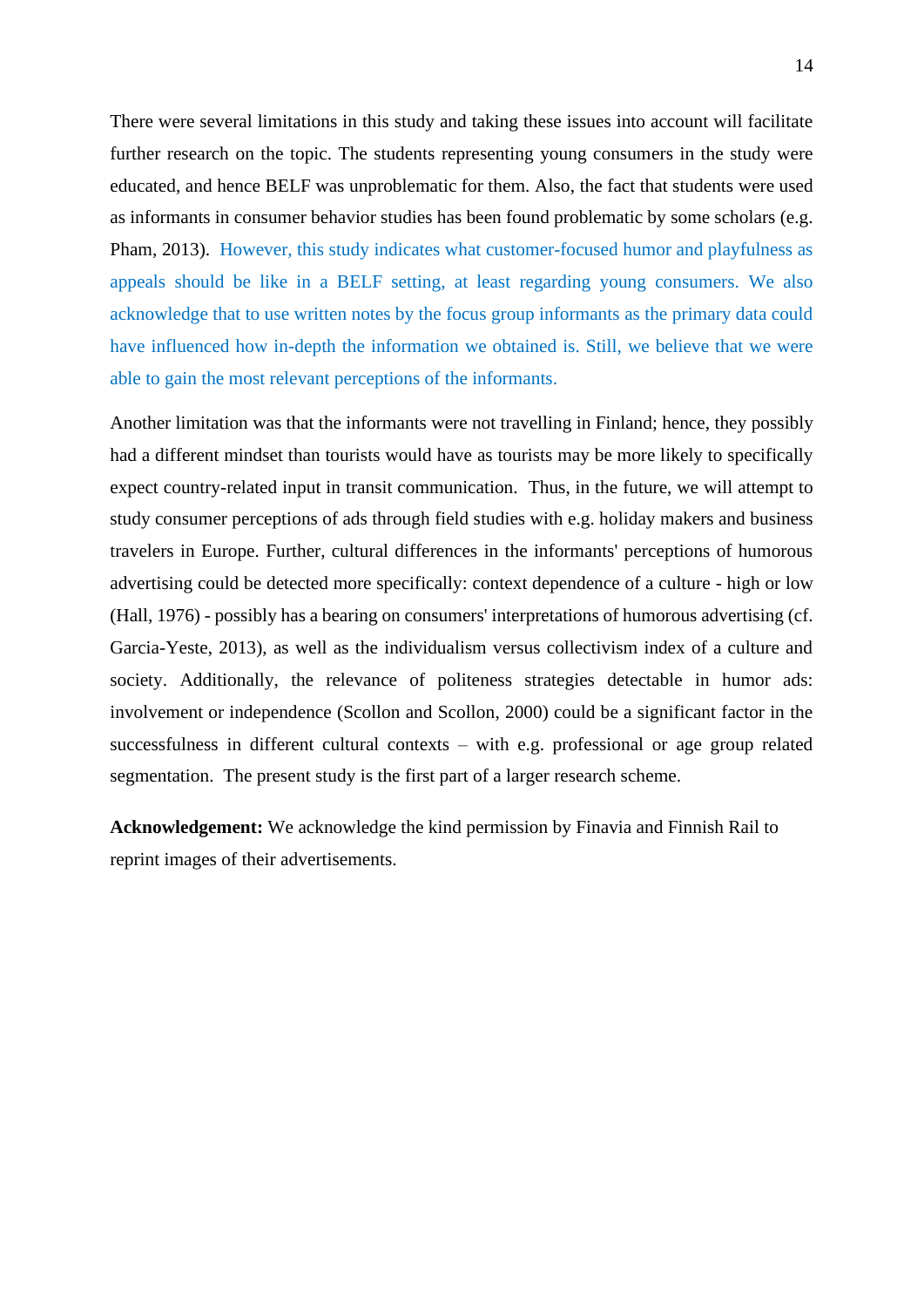## **References**

- Alatalo, S., Oikarinen, E-L., Reiman, A., Tan, T.M., Heikka, E-L., Hurmelinna, P., Muhos, M. and Vuorela, T. (2018), "Linking Concepts of Playfulness and Well-being at Work in Retail Sector", *Journal of Retailing and Consumer Services*, Vol. 43, pp. 226–233.
- Apte, M.L. (1985), *Humor and Laughter: An Anthropological Approach,* Cornell University Press, Ithaca, NY.
- Barnett, L.A. (2007), "The nature of playfulness in young adults", *Personality and individual differences, 43*, pp. 949–958.
- Beard, F.K. (2008a), "Advertising and audience offense: The role of intentional humor", *Journal of Marketing Communications,* Vol. 14 No. 1, pp. 1–17.
- Beard, F.K. (2008b), *Humor in the Advertising Business, Theory, Practice, and Wit,* Rowman & Littlefield Publishers, Inc., Plymouth.
- Berger, J., and Milkman, K.L. (2012), "What makes online content viral?", *Journal of Marketing Research,* Vol. 49 No.2, pp. 192–205.
- Biswas, A., Olsen, J.E. and Carlet. V. (1992), "A comparison of print advertisements from the United States and France", *Journal of Advertising,* Vol. 21 No. 4, pp. 73–81.
- Catanescu, C. and Tom, G. (2001), "Types of humor in television and magazine advertising", *Review of Business*, Vol. 22 No. 1/2, pp. 92–95.
- Cluley, R. (2017), *Essentials of Advertising,* Kogan Page Limited, London.
- Crawford, H. J. and Gregory, G.D. (2015), "Humorous advertising that travels: A review and call for research", *Journal of Business Research,* 68, pp. 569–577.
- Crystal, D. (2003), *English as a Global Language,* Cambridge University Press, Cambridge.
- Denscombe, M. (2014), *The good research guide for small-scale social research projects,* Open University Press, Berkshire.
- Eisend, M. (2009), "A meta-analysis of humor in advertising", *Academy of Marketing Science Journal,* Vol. 37 No. 2, pp. 191–203.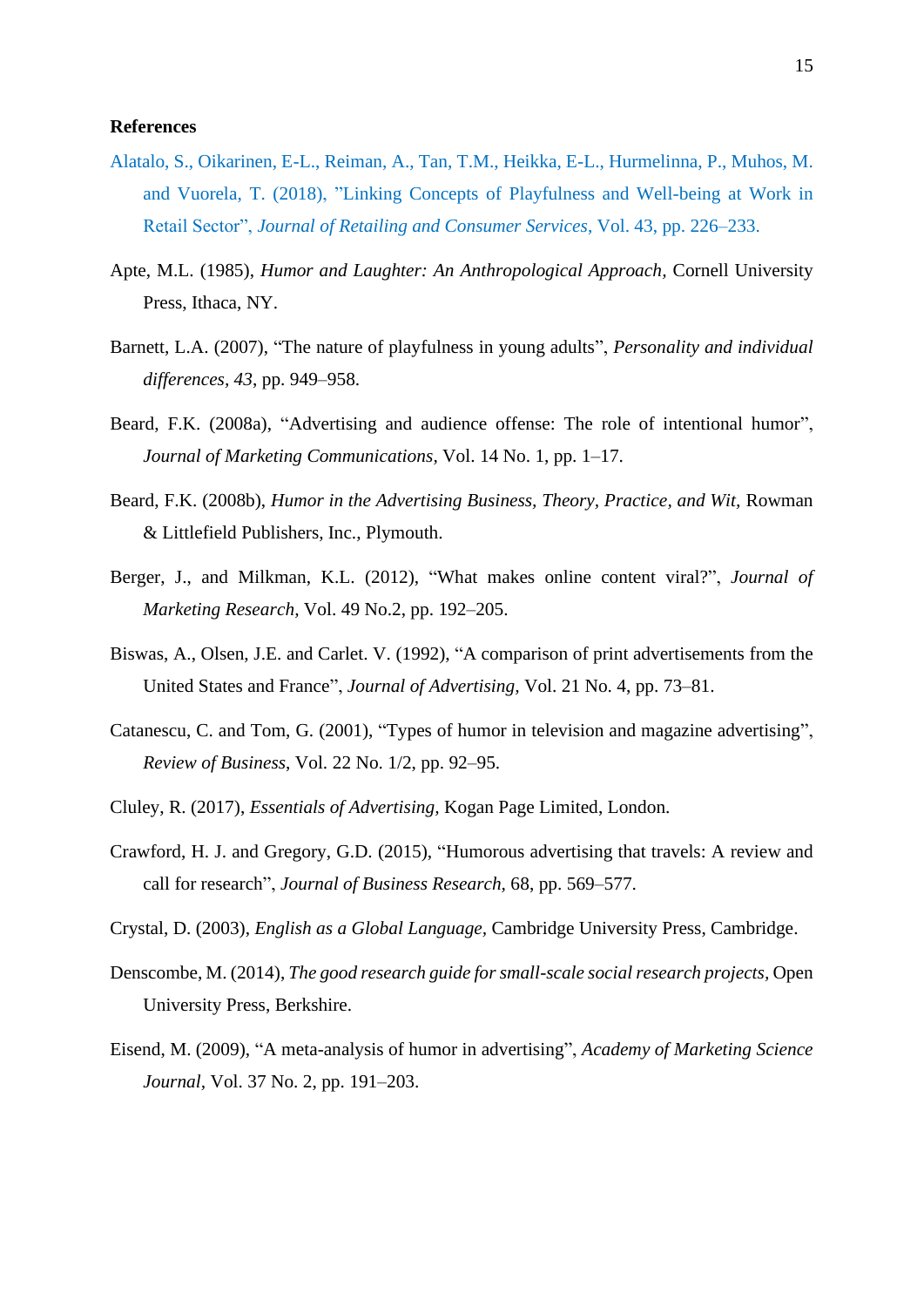- Flodén, A. and Forsberg, A. (2009), "A phenomenographic study of ICU-nurses' perceptions of and attitudes to organ donation and care of potential donors", *Intensive and Critical Care Nursing,* Vol. 25 No. 6, pp. 306–313.
- Fugate, D.L., Gotlieb, J.B. and Bolton, D. (2000)," Humorous services advertising: What are the roles of sex, appreciation of humor, and appropriateness of humor?", *Journal of Professional Services Marketing,* Vol. 21 No. 1, pp. 9–22.
- Garcia-Yeste, M. (2013), "Press advertisements for food in Spain: cultural orientations and communicative style", *Iberica*, 26, pp. 196-215.
- Glynn, M.A. and Webster, J. (1992), "The adult playfulness scale: an initial assessment", *Psychological Reports,* Vol. 71 No. 1, pp. 83–103.
- Guitard, P., Ferland, F. and Dutil, É. (2005), "Toward a better understanding of playfulness in adults", *OTJR: Occupation, Participation and Health,* Vol. 25 No. 1, pp. 9–22.
- Gulas, C.S. and Weinberger, M.G. (2006), *Humor in advertising. A Comprehensive analysis,* M.E. Sharpe, Armonk, New York.
- Hall, E. T. (1976). *Beyond Culture,* Anchor Books/Doubleday, New York.
- Hatzithomas, L., Boutsouki, C. and Zotos, Y. (2009), "The effects of culture and product type on the use of humor in Greek TV advertising: An application of Speck's humorous message taxonomy", *Journal of Current Issues and Research in Advertising,* Vol. 30 No. 1, pp. 43–61.
- Hoffmann, S., Schwarz, U., Dalicho, L. and Hutter, K. (2014), "Humour in cross-cultural advertising: a content analysis and test of effectiveness in German and Spanish print advertisements", *Procedia - Social and Behavioural Sciences,* 148, pp. 94–101.
- Hofstede, G. J. (2005), *Cultures and organizations: Software of the mind* (Rev. and expanded 2. ed.), McGraw-Hill, New York.
- Kankaanranta, A. and Louhiala-Salminen, L. (2010), "'English? –Oh it's just work': a study of BELF users' perceptions", *ESP Journal,* 29, pp. 204–209.
- Lallukka, K. (2003), "Lapsuusikä ja ikä lapsuudessa. Tutkimus 6–12-vuotiaiden sosiokulttuurisesta ikätiedosta" (Childhood age and age in childhood. A study on the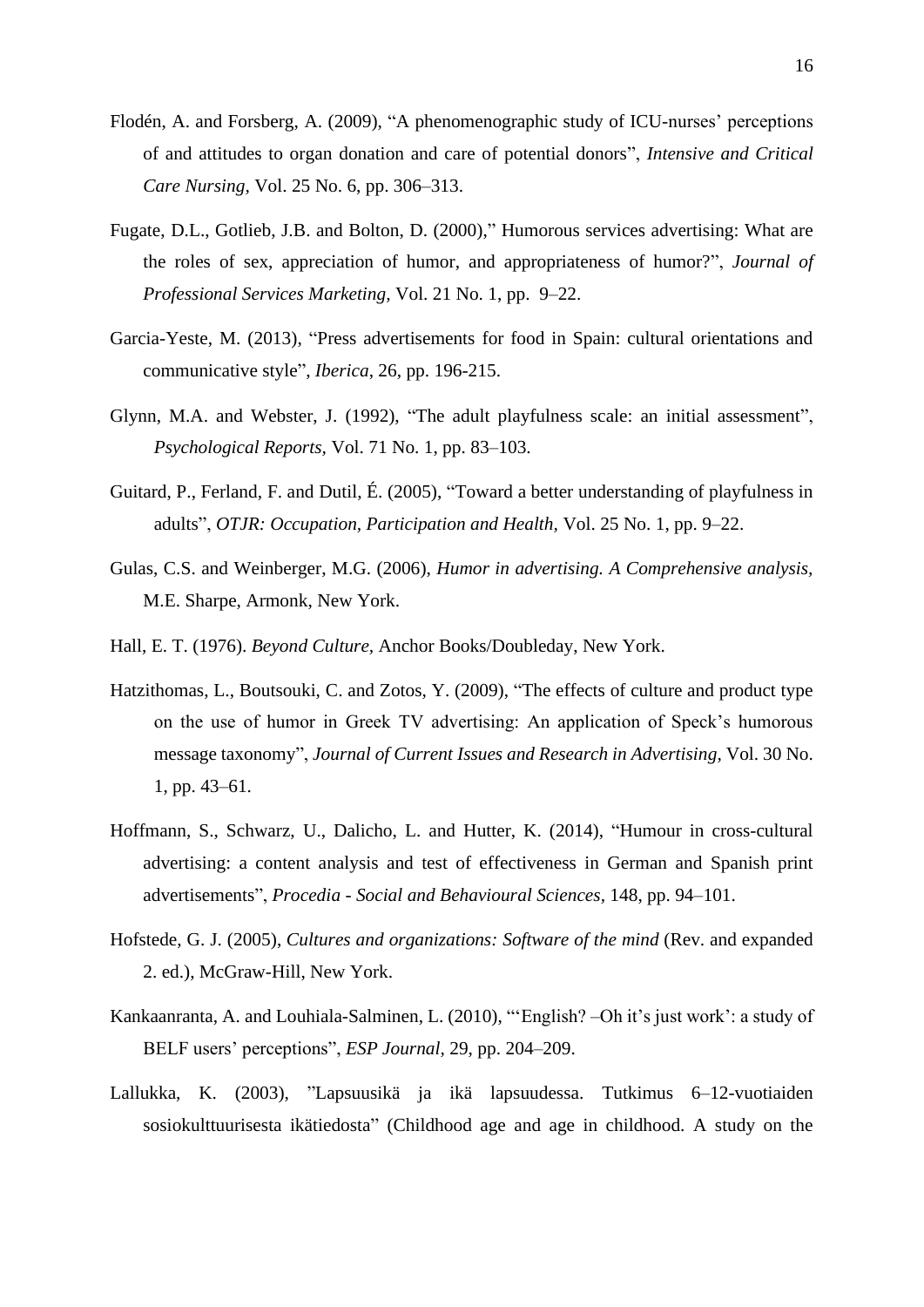sociocultural knowledge of age.), *Studies in education, psychology and social research,* 215. University of Jyväskylä, Jyväskylä, Finland.

- Laroche, M., Nepomuceno, M.V. and Richard, M-O. (2014), "Congruency of humour and cultural values in print ads. Cross-cultural differences among the US, France and China." *International Journal of Advertising,* Vol. 33 No. 4, pp. 681–705.
- Louhiala-Salminen, L., Charles, M. and Kankaanranta, A. (2005), "English as a lingua franca in Nordic corporate mergers: Two case companies", *English for Specific Purposes,* 24, pp. 401–421.
- MacKenzie, I. (2014), *English as a lingua franca. Theorizing and teaching English,* Routledge, London.
- Martin, R. A. (2007), *The Psychology of Humor: An Integrative Approach,* Elsevier Academic Press, Burlington.
- Marton, F. (1981), "Phenomenography Describing conceptions of the world around us", *Instructional Science,* 10, pp. 177 – 200.
- Marton, F. (1988), "Phenomenography A research approach investigating different understandings of reality", in Sherman, R. R. and Webb, R. B. (Eds.), *Qualitative Research in Education: Focus and Methods.* Falmer Press, London, pp. 141–161.
- McIlheran, J. (2006), "The use of humor in corporate communication", *Corporate Communications: An International Journal,* Vol. 11 No. 3, pp. 267–274.
- Nickerson, C. and Camiciottoli, B.B. (2014), "Business English as Lingua Franca in advertising texts in the Arabian Gulf: analysing the attitudes of the Emirati community", *Journal of Business and Technical Communication,* Vol. 27, No. 3, pp. 329–352.
- Oikarinen, E-L. (2018), *Perspectives on humor in recruitment advertising on the Internet,* Acta Universitatis Ouluensis G97, Oecenomica. Doctoral dissertation. 242 pp.
- Oikarinen, E-L. and Sinisalo, J. (2017), "Personality or skill: A qualitative study of humorous recruitment advertising campaign on social media", *International Journal of Internet Marketing and Advertising*, Vol. 11, No. 1, pp. 22–43.
- Oikarinen, E-L. and Söderlund, M. (2016), "The effects of humour in online recruitment advertising", *Australasian Marketing Journal,* Vol. 24 No. 3, pp. 180–186.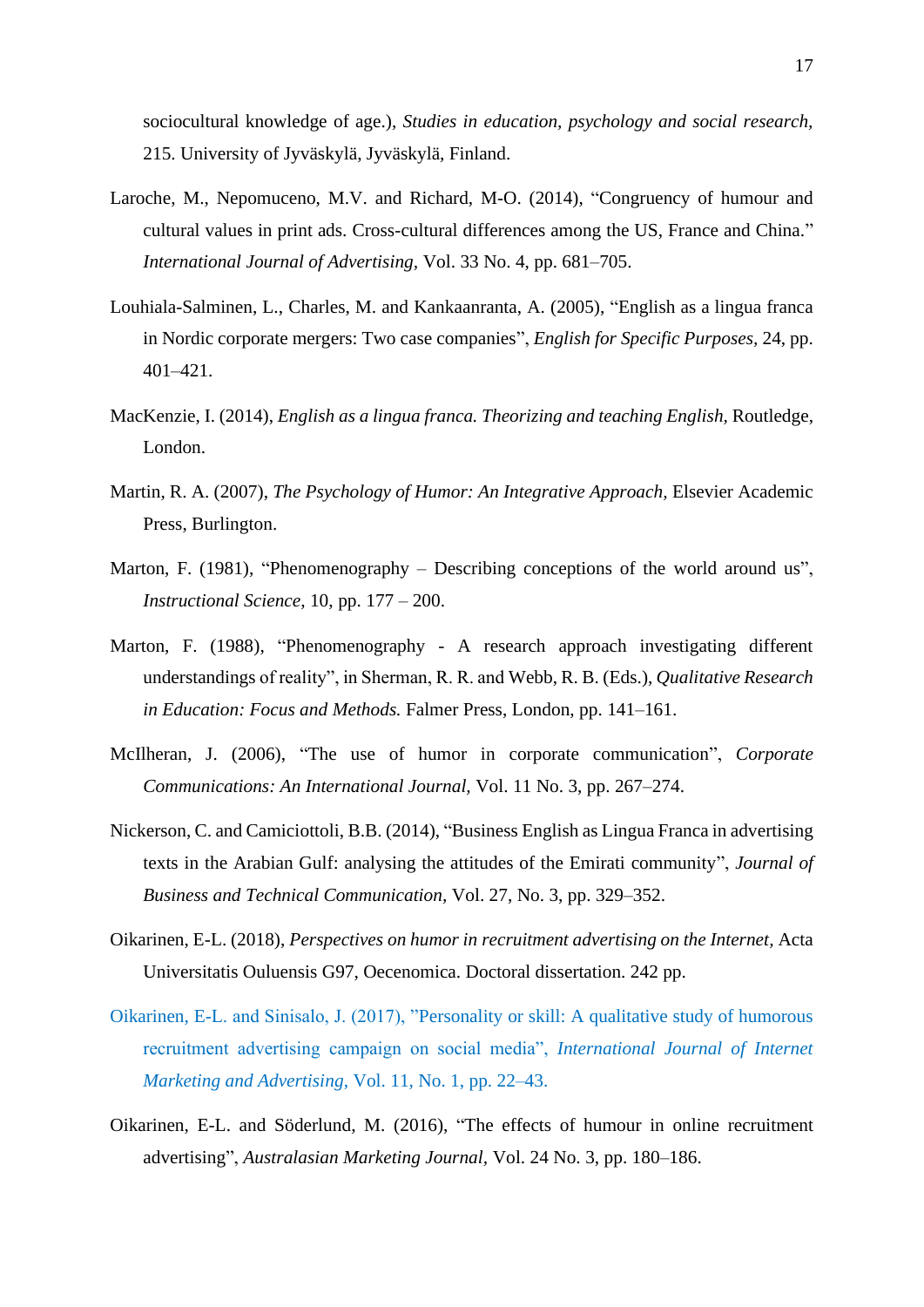- Oosthuizen, T. (2004), "In Marketing Across Cultures: Are You Enlightening the World or Are You Speaking in Tongues?", *Massachusetts Institute of Technology,* Vol. 20 No. 2, pp. 61- 72.
- Pham, M.T. (2013), "The seven sins of consumer psychology. Editorial", *Journal of Consumer Psychology,* Vol. 23 No. 4, pp. 411–423.
- Poppi, F. (2013), *Global interactions in English as a Lingua Franca: How written communication is changing under the influence of electronic media and new contexts of use,* Peter Lang AG, Bern, CHE.
- Porter, L. and Golan, G. (2006), "From subservient chickens to brawny men: A comparison of viral advertising to television advertising", *Journal of Interactive Advertising,* Vol. 6 No. 2, pp. 26–33.
- Proyer, R.T. and N. Jehle, N. (2013), "The basic components of adult playfulness and their relation with personality: the hierarchical factor structure of seventeen instruments", *Personality and Individual Differences,* Vol. 55 No. 7, pp. 811–816.
- Proyer, R.T. and Ruch, W. (2011), "The virtuousness of adult playfulness: the relation of playfulness with strengths of character", *Psychology of Well-Being: Theory, Research and Practice,* Vol. 1 No. 4, pp. 1–12.
- Scollon, R. and Scollon, S.W. (2000), *Intercultural communication: a discourse approach,* Blackwell, Oxford.
- Shultz, T. R (1976), "A Cognitive-Developmental Analysis of Humour", in Chapman A. J. and Foot H. C. (Eds.), *Humour and Laughter: Theory, Research and Applications.* Transaction Publishers, London, pp. 11–36.
- Speck, P. S. (1991), "The Humorous Message Taxonomy: A Framework for the Study of Humorous Ads", *Current Issues and Research in Advertising,* Vol. 13 No. 1-2, pp. 1-44.
- Svensson, L. (1994), "Theoretical foundations of phenomenography", in Ballantyne, R. and Bruce, C. (eds.), *Phenomenography: Philosophy and practice.* Proceedings. QUT Publications and Printing, Brisbane, pp 9-20.
- Toncar, M.F. (2001), "The use of humour in television advertising: Revisiting the US–UK comparison", *International Journal of Advertising*, Vol. 20 No. 4, pp. 521–539.